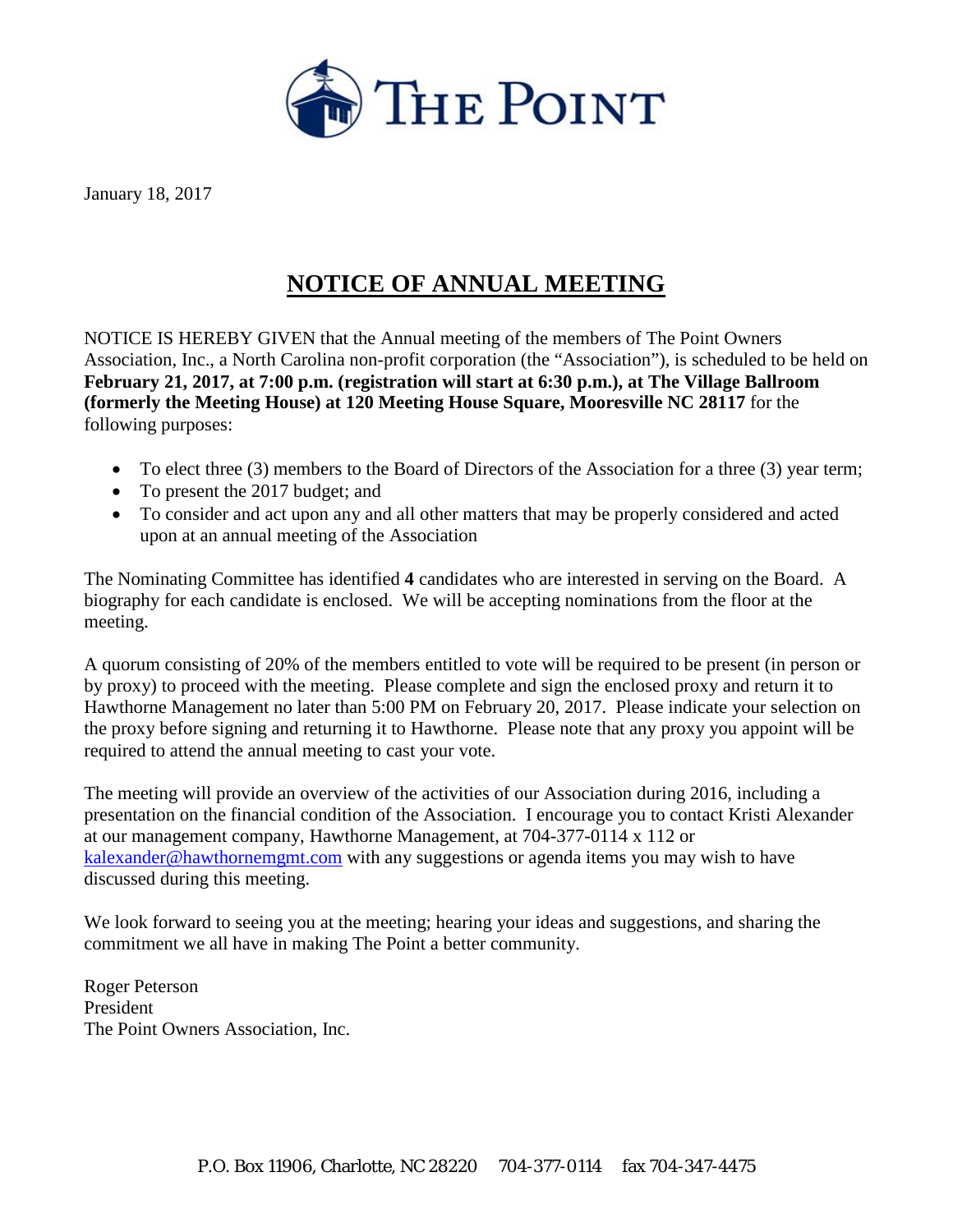# **APPOINTMENT OF PROXY**

### **The Point Owners Association, Inc. Annual Meeting – February 21, 2017**

The undersigned member of The Point Owners Association, Inc. (the "Association") hereby constitutes and appoints Roger Peterson and \_\_\_\_\_\_\_\_\_\_\_\_\_\_\_\_\_\_\_\_\_\_\_\_\_\_\_\_\_\_\_ [strike and add names as desired] and each of them, proxies with full power of substitution to act and vote for and on behalf of the undersigned at the Annual Meeting of the members of the Association to be held at the Village Ballroom (formerly called the Meeting House) of Trump National Golf Club, Charlotte on February 21, 2017, at 7:00 p.m. Eastern Standard Time, and at any adjournment of adjournments thereof, as fully as the undersigned would be entitled to act and vote if personally present. A majority of such proxies who shall be present and acting as such at the meeting or any adjournment thereof, or if only one such proxy be present and acting then that one, shall have and may exercise all the powers hereby conferred. Any appointment of proxy heretofore made by the undersigned for such meeting is hereby revoked.

The undersigned hereby directs the proxies to vote as follows:

1. For the Nominating Committee slate of candidates or write-in candidate selected below for a three year term on the Board of Directors of the Association.

Vote for up to Three candidates by marking the box next to their name. See biographical sketches of nominees included herewith. Print the full name of any write-in candidate.

> Nancy Bigelow Charles Farrar Grant Mitchell  $\Box$  Thomas Uhl

\_\_\_\_\_\_\_\_\_\_\_\_\_\_\_\_\_\_\_\_\_\_\_\_\_\_\_\_\_\_\_\_\_\_\_ (write-in candidate)

(LISTED IN ALPHABETICAL ORDER)

2. In their discretion, upon any other business that may properly come before the meeting or any adjournment thereof.

The undersigned has executed this Proxy on the \_\_\_\_\_\_\_ day of \_\_\_\_\_\_\_\_\_\_\_\_, 2017.

\_\_\_\_\_\_\_\_\_\_\_\_\_\_\_\_\_\_\_\_\_\_\_\_\_\_\_\_ \_\_\_\_\_\_\_\_\_\_\_\_\_\_\_\_\_\_\_\_\_\_\_\_\_\_\_

### **PROPERTY ADDRESS:** \_\_\_\_\_\_\_\_\_\_\_\_\_\_\_\_\_\_\_\_\_\_\_\_\_\_\_\_\_\_\_\_

**ENTITY EXECUTION INDIVIDUAL EXECUTION**

Name of Owner Entity Signature

 $\rm\,By:\_$ 

Signature of Officer Print Name

\_\_\_\_\_\_\_\_\_\_\_\_\_\_\_\_\_\_\_\_\_\_\_\_\_\_\_\_ Title of Officer

SIGN AND RETURN YOUR PROXY FOR RECEIPT BEFORE 5:00 PM ON **FEBRUARY 20, 2017,** BY MAIL TO Hawthorne Management, PO Box 11906, Charlotte, NC 28220, OR FAX IT TO **(704) 347-4475** OR E-MAIL IT TO **[admin@hawthornemgmt.com](mailto:admin@hawthornemgmt.com)**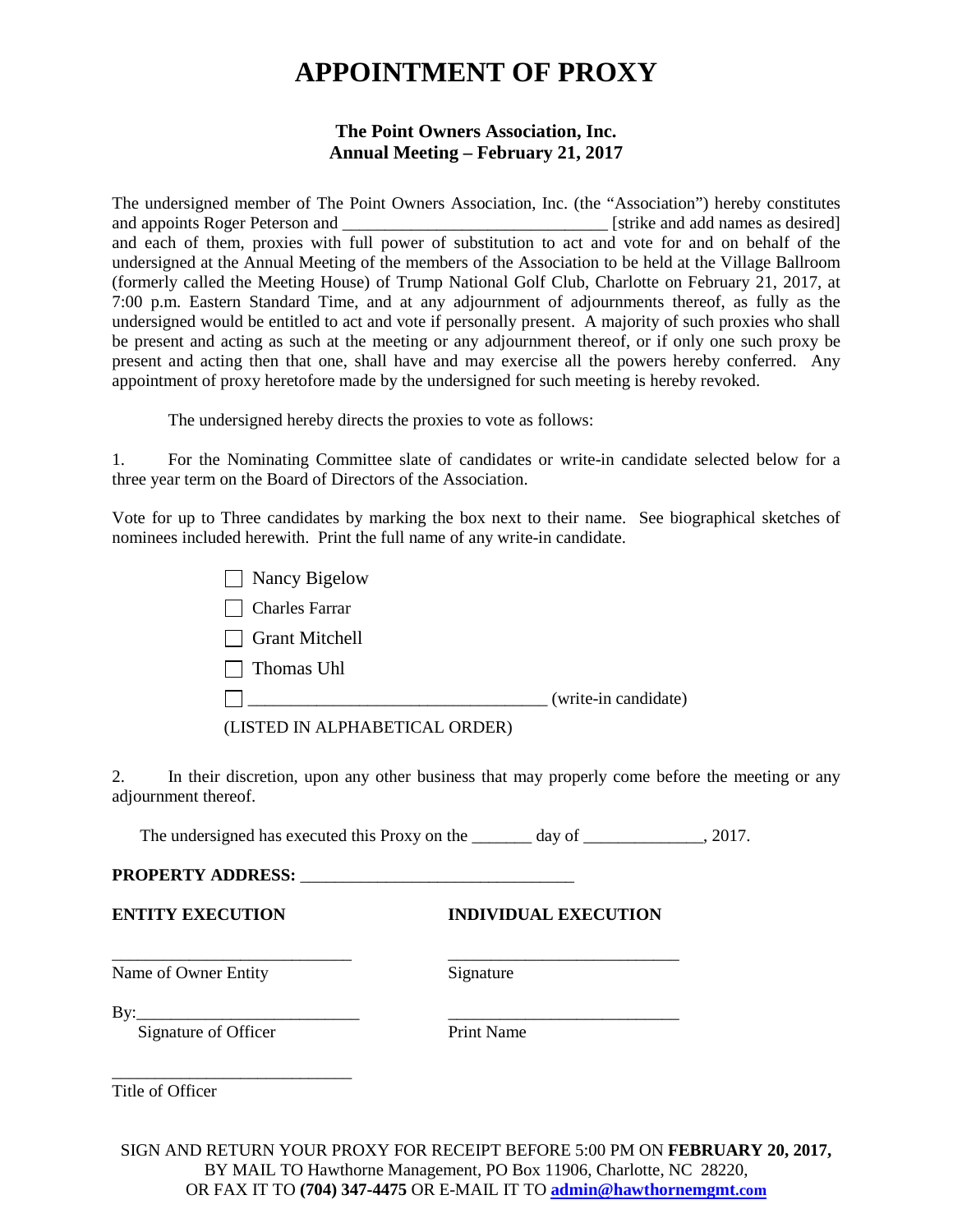**Nancy Bigelow** 283 Milford Circle Manchester Village [njbigelow@gmail.com](mailto:njbigelow@gmail.com) 

Business Affiliation/Occupation/Experience

Manager Audit Services – Small Travel Consultant Company

Special Interests and Abilities

I have served on the POA board, most recently as Vice-President for the last 3 years, where I was the liaison to the Landscaping Committee, during which I have been involved in such projects as, the circle landscape renovation, the landscape upgrade at the Village Green, the expansion of the Holiday Decorations, renegotiating the three landscape contracts and the upcoming Maple Tree Lighting project.

Previously I served on the POA Landscaping Committee (5 years) and the Finance Committee (5 years), where I gained an in-depth knowledge of how the association budgets have been set, monies spent, projects selected, reserve funds established and ongoing issues. I also served as a Pier Association President for 4 years and most recently the Secretary/Treasurer which enables me to appreciate the issues confronted by the pier association members.

I am running again because I feel a sense of continuity is important and some of the projects I am involved in are ongoing and I feel the need to see them to completion.

### **Charles G. Farrar** 210 Quaker Rd

[cgfarrar@aol.com](mailto:cgfarrar@aol.com) [cgfarrar@icloud.com](mailto:cgfarrar@icloud.com)

Business Affiliation/Occupation/Experience

Divisional planning and forecasting manager – various large retailers – now retired

Special Interests and Abilities

My wife and I have been residents of the Point for 7 years. I have been active as a member of the AcHc committee for the last 4 years. I am currently the acting chair and also serve as an ad hoc Board member of the HOA. I have had the opportunity to meet many homeowners in the Point. I believe that I bring a balanced perspective on the issues and concerns that our residents face. My strong financial training also serves as an asset with respect to our capital budgeting for the community. I would be honored to serve the community.